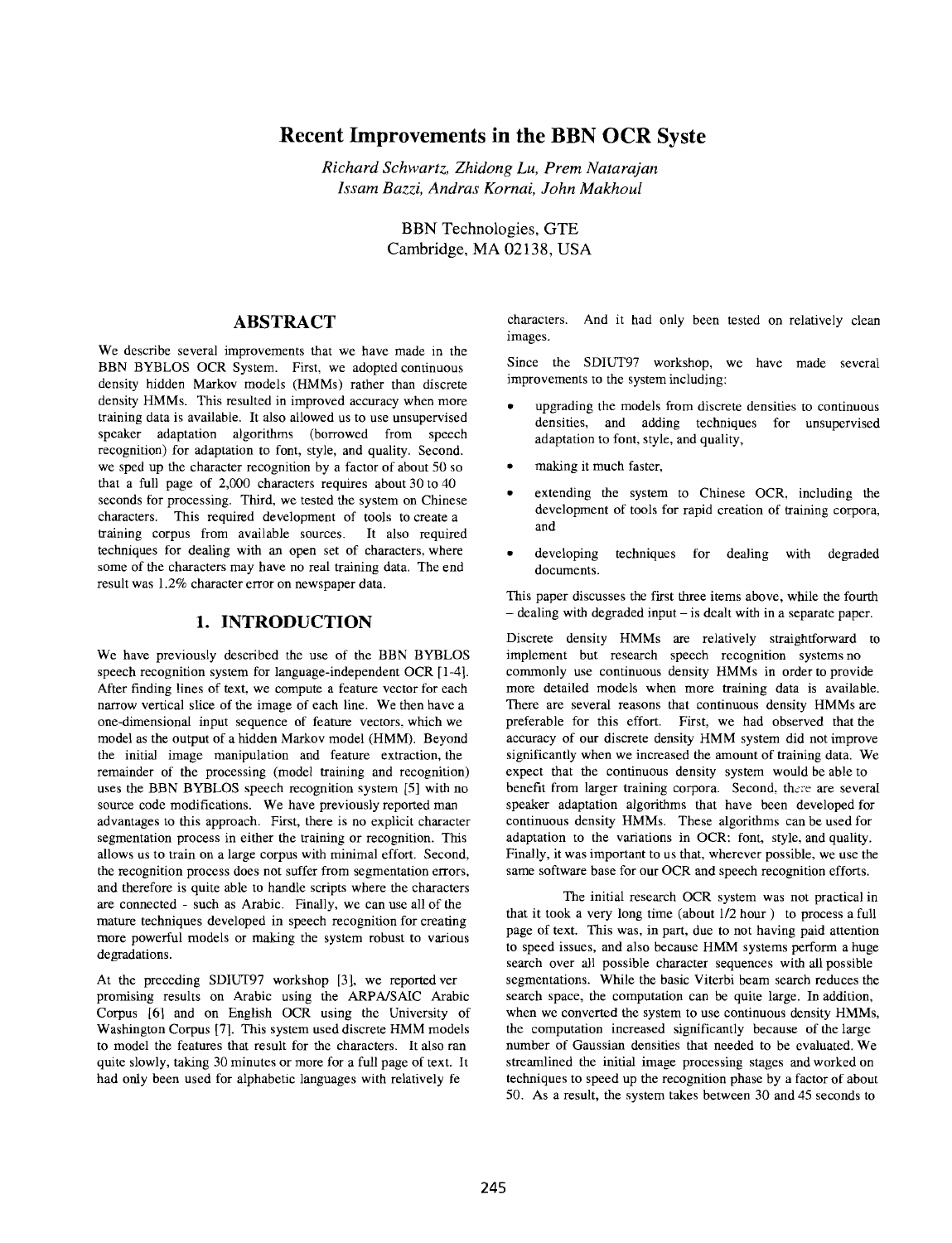process a full page of text. While this is not as fast as some systems, it makes the system usable.

We were concerned that it would be hard to extend the system to Chinese because of the large number of characters. We didn't know whether the system would be able to deal such detailed characters. Another concern was that a modest sized training corpus of real images would not cover all of the characters even once, which would present a problem for estimating models for new fonts. We also had no corpus of Chinese images and had to develop an inexpensive way of creating one. Our solution was to use sources for which we could find both images and online versions. This required developing techniques to automatically align the characters in the transcripts to the images.

We believe these extensions to the system are important in that they indicate that the system can be made practical and can, in fact, be used for many different languages. In section 2 we review the basic concepts in the HMM-based OCR system. Section 3 describes the results obtained in moving to continuous density HMMs. In Section 4, we describe the techniques that we used to speed up the system by a factor of 50. And Section 5 describes our work on Chinese OCR.

# **2. Review of OCR Using BYBLOS**

We have previously described how we adapted our BBN BYBLOS continuous speech recognition system to the OCR problem. We review the basic techniques here very briefly. For a more complete discussion, see [3]. The fundamental idea, as illustrated in Figure 1, is to convert the two-dimensional image of a line of text into a one-dimensional sequence of feature vectors, so that we can treat the entire image as the output of the combined HMMs for the characters in the line. For each narro vertical slice of the image we compute features as a function of the vertical position. We also compute the derivatives of these features in both the vertical and horizontal directions. Finally we compute several local angles and correlation features to represent angular information. The result is a vector of 80 features for each slice or "frame". (We use the terms *window, frame, slice,*  interchangeably. Also it is obvious that one can compute other features for each frame.) Once we have done this, we can use the BYBLOS speech recognition software without modification, since we can treat characters as if they were phonemes and words and sentences in text just like words and sentences in speech.



Figure 1: We divide a line of text into overlapping windows or 'frames'. We then compute a vector of features from the pixels within that window.

Figure 2 illustrates the overall BBN BYBLOS OCR system. (This block diagram is essentially the same for speech recognition as for OCR.) The system consists of two major parts: the training system and the recognition system.



Figure 2: Block diagram of the OCR system.

The training system is provided with scanned images of lines of text and the matching text level transcriptions for those lines. The images are processed first by rotating the image appropriately and then by finding the locations of the lines. Then, features are extracted from each line image. In particular, we divide the line into narrow overlapping vertical slices of the image and extract a feature vector from each slice. The training system uses the forward-backward algorithm [8] to estimate the character models. A language model (prior model on character sequences) for recognition can also be estimated from the same text or a larger set of plain text. This can take the form of a probability distribution on likely character sequences, a lexicon of likely words, and a prior distribution on likely word sequences. The orthographic rules provide simple information about the language, such as the writing direction of the text lines.

In the recognition process, the image is preprocessed in the same way as during training. Then, the goal is to search for the most likely sequence of characters, given the extracted feature vectors from the scanned images, together with the different knowledge sources estimated in training, such as character models, lexicon, and grammar. We use a multi-pass fast search algorithm [9-12] instead of using the Viterbi algorithm because the Viterbi algorithm would be quite expensive when the state space includes a very large vocabulary and a bigram or trigra language model.

The goal of the system is to be language-independent in that it can easily be trained on matching images and text for almost an language and then used to recognize that language. The features extracted are not designed for any particular language and since the training does not require that the images be aligned at the character level, it is extremely easy to create a sufficient training corpus for a new language.

#### **3. Continuous Density System**

As stated above, we wanted to use continuous density HMMs for the OCR system for several reasons. In our original system, the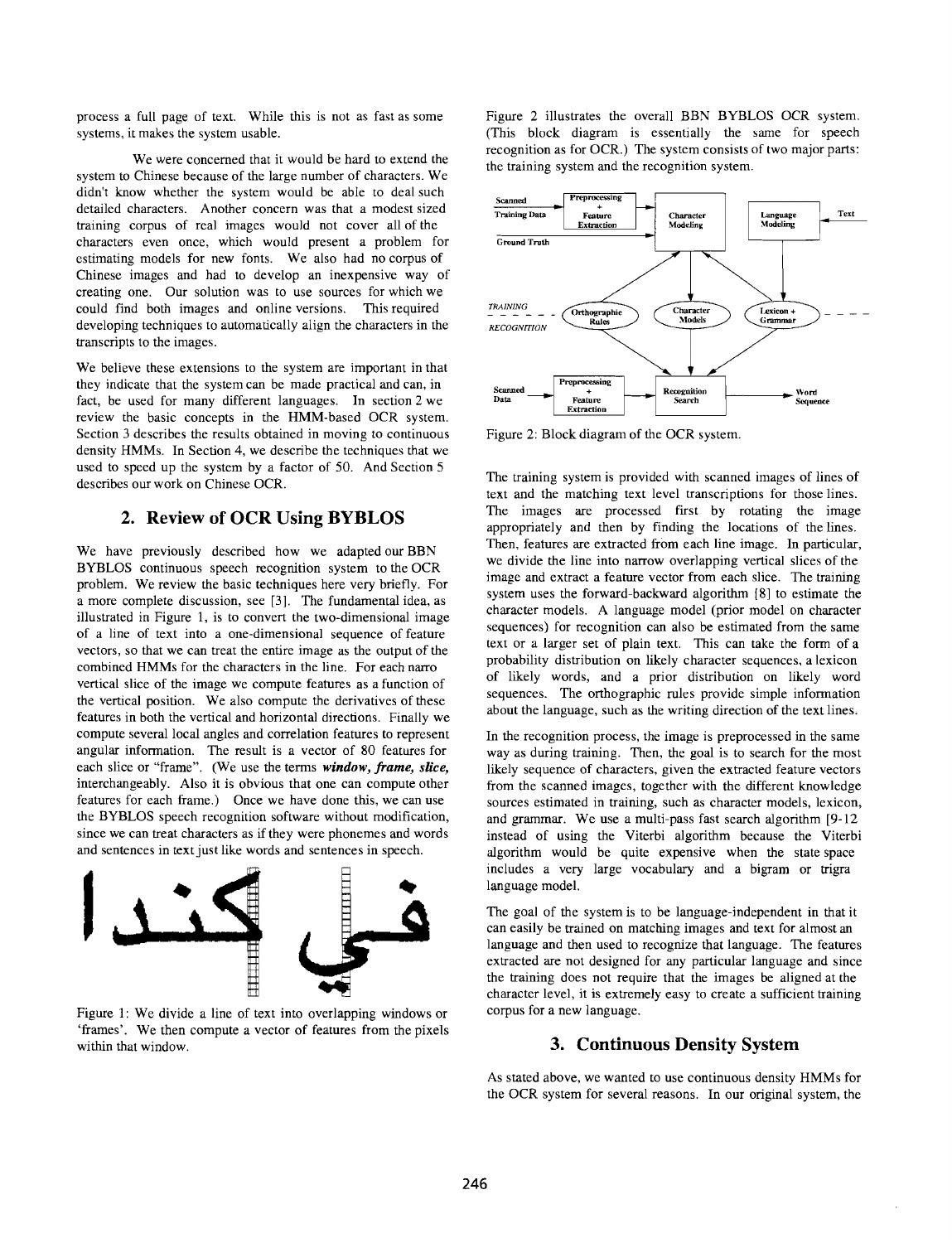models used were "tied-mixture models". First, we divided the entire input feature space into disjoint regions. Then, we defined a single gaussian distribution from the data within each region. The state distributions for all of the states of all of the characters are then estimated as a mixture of these gaussians, where the mixture weights are estimated using the Forward-Backward estimation algorithm. The advantage of this kind of system is that it is very easy to create and the computation is small because we only need to identify the likely gaussians for each input vector once. Although this system technically uses continuous (gaussian) densities, it functions as a discrete density system. since the set of gaussians is shared by all of the states.

By "continuous densities HMMs", we mean that we can use different sets of Gaussian distributions as the basis of the probability density associated with different states of the HMM. For example, we can define a distinct set of gaussians for each of the characters and this same set of gaussians is used for all of the states associated with that character. Thus, only the mixture weights vary from state to state within the character. In speech recognition, this type of HMM is called a "Phoneme-Tied Mixture" (PTM) HMM. Typically we use a set of 256 Gaussians for each character. (For speech recognition we often define systems that have more distinct sets of gaussians.)

We use the same multiple-step procedure for estimating these models that we use in our speech recognition system. First, we compute the feature vectors for a large number of images. We divide the feature space into 256 regions using a binar clustering and k-means process [13]. We define a gaussian for each region simply by computing its sample mean and diagonal variance. Then, we take this set of gaussians as the initial estimates of the gaussians for each of the characters. When we use the Forward-Backward algorithm to reestimate the distributions, the gaussians for each character diverge and the mixture weights for the different states are estimated.

While this provides a reasonable model, we find that a second round of estimation is beneficial. We use the model estimated above to determine the alignment of image frames to the states of the corresponding character HMMs. Then we choose a rando sample of the vectors for a character to initialize a new set of means for that character, which are estimated by going through all of the data several times. Finally, we use the Forward-Backward algorithm again to get final estimates of all of the model parameters. While this process sounds somewhat involved, it results in reliable estimates of the model parameters without the need for any manual alignment of any data. Thus, the human effort is minimized, which is one of our primar goals.

One difference between text images and speech is that text images typically have less variability. In particular, the background is often uniformly white, while in speech, "silence" is a continuous noise signal. Therefore, if we did nothing special, many of the estimated gaussian densities would have zero variance. To avoid this problem we simply added a small constant value to the estimated variances.

To reduce the dimensionality of the 80-dimensional input feature vector, we use linear discriminant analysis (LDA) [14] and choose the 15 features with the largest eigenvalues. This reduces

computation and storage while improving the robustness of the estimates of the gaussian densities.

With the continuous-density HMMs, we have more parameters to describe the character models. We found that the continuous density system obtained the same performance as the discrete system when trained on small amounts of training data, but (in contrast with the discrete system) improved further for larger amounts of data. Also the continuous-density HMMs allow us to use the unsupervised adaptation techniques developed for speech recognition. Unsupervised adaptation is useful in dealing with degraded documents.

#### 3.1 Improvement in Performance

One advantage of using the continuous-density system is that more training would improve the performance of the system. We can demonstrate the improvement in the performance of the continuous-density system with a test on English OCR. In the rest of this paper, we refer to the character error rate (CER), which is the total rate of the substitution, deletion, and insertion errors, as the accuracy measure for our OCR system. We used the University of Washington English Document Image Database I [7] to train and test our omnifont system. There are 958 image zones from books, journals, and magazines. However, in most of our experiments, we used a small subset of this data to train our models. A 90-character set was used. We used a character trigram prior language model, which was also estimated from the text of this corpus (excluding the test data). Figure 4 shows some samples from the corpus.

# elasticity (including **biases as gross errors.**  relative prosperity, etc. **platysiphon (C in terms of perf**

#### Figure 4: Sample images from UW Database I

We trained our omnifont English OCR system with either a training set of 100,000 characters or a training set of 600,000 characters from the UW Database and tested the system on a disjoint test set from the UW Database.

The CER for different training conditions and different models is shown in Table 1. A CER of 2.1% was obtained without a lexicon on the discrete-density system trained on the 100,000 character training set. No improvement was observed when we trained the discrete-density system on the 600,000-character training set. A CER of 2.1 % was also obtained without a lexicon on the continuous-density system trained on the 100,000 character training set. But a big improvement was observed when we trained the continuous-density system on the 600,000 character training set where a CER of 1.2% was obtained. This is because the continuous-density system has the capability to accommodate more variations or degradations in it models.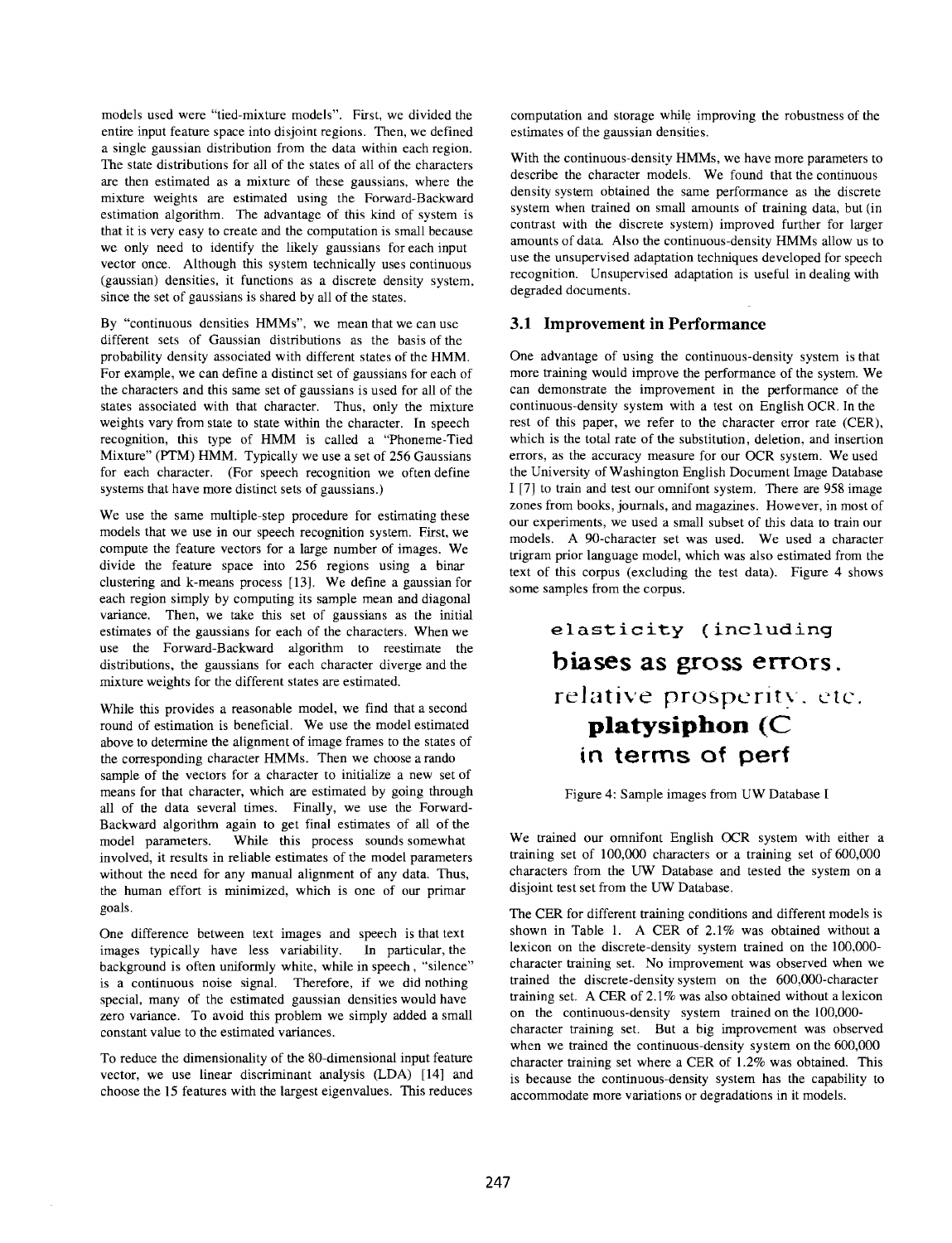| System            | Corpus Size      | Char Error Rate $(\%)$ |
|-------------------|------------------|------------------------|
| Discrete-density  | $100K$ or $600K$ | 2.1                    |
| Continuous-densit | 100K             | 2.1                    |
| Continuous-densit | 600K             | 12                     |

Table1: Improvement in English OCR

# **4. Recognition Speed**

In speech recognition, a system is considered fast if it operates in "real time", which is about 12 phonemes per second. Our speech recognition system uses 5-state HMM models for each phoneme, and the average number of observation vectors is about 8 per phoneme. In contrast, our BYBLOS OCR system uses 14-state models for each character, and the average number of observation vectors per character is about 25. So we could expect that the OCR system would run about 10 times slower or about one character per second. But OCR systems routinely run at 100 characters per second or more.

We increased the speed of the BYBLOS OCR syste dramatically by a combination of techniques. First, we integrated the various preprocessing steps, such as image rotation, linefinding, and feature extraction so that we avoided unnecessary I/O. Then we sped up the procedures for finding lines and for feature extraction by simple modifications. The bulk of the computation is taken up by the recognition search. The recognition search was sped up by a combination of three techniques: fast gaussian computation, two-pass search, and aggressive beam search pruning. Each of these will be described below.

#### **4.1 Fast Gaussian Computation**

We found that most of the computation in our continuous densit recognition system is in the Gaussian computation, *i.e.* finding the closest Gaussians to compute the output probability for the feature vector of each frame. Usually there are 256 Gaussians defined for each of the characters. We had developed a technique called "Fast Gaussian Computation" (FGC) to speed up the gaussian computation for the BYBLOS speech recognition system [15].

Our algorithm is a simplification of the algorithm presented in [16]. In the FGC method we first divide up the feature space into disjoint regions using a binary clustering algorithm. Typically, we might defme 1024 regions. Given any feature vector, it is possible to determine the region that contains this vector using a binary search. Then, for each frame in the training set, we determine which region the frame is in, what gaussian was used, and which character the frame is part of. We then record in each region of the space, the list of all of the gaussians that were ever used for each of the characters.

During recognition, we first determine in which region the feature vector lies. This is done only once per frame. Then, when we consider a particular character, we only need consider those gaussians that have appeared within that region in the training data. Typically, the number of gaussians required is a small fraction of the full set. Thus the computation of gaussians is reduced by an order of magnitude without loss in performance. The entire system is sped up by a factor of three or more.

#### **4.2 Two-pass Search**

Our recognition search algorithm is a fast two-pass search, consisting of a coarse forward pass and a fine backward pass [10]. The forward pass computes the probability of each character (or word) cnding at each frame in the input. The backward pass processes the line in the reverse direction using more detailed models. But whenever the search algorith transitions (backwards) to another character, it need onl consider those characters that were found to be likely to end at that frame of the input. The product of the forward and backward scores provide an ideal pruning score to minimize the computation.

The forward pass usually takes most of the time because it searches among all the character models while the backward pass searches only among the candidates selected by the forward pass. Since the purpose of the forward pass is only to find a list of likely characters, we find that it can be done using much less detailed models without any noticeable loss in the accuracy of the backwards pass. One useful feature developed for the BYBLOS speech recognition system is that the HMMs for phonemes (characters here for OCR) used in the two passes can be different. So we can use simple models in the forward pass to speed it up and use fine models in the backward pass to increase the accuracy. For example, we find that if we use 7-state discrete HMMs in the forward pass and 14-state HMMs in *lhe* backward pass, the computation in the forward pass is reduced dramatically, resulting in overall speed increase, while the accuracy is the same.

## **4.3 Pruning the Search**

The goal of the recognition search is to find the character sequence that has the highest likelihood. The basic HMM search uses a time-synchronous "beam search" technique in which we discard any hypotheses that appear to be unlikely to result in the highest score. We find that we can often discard a large percentage of the hypotheses without any loss in accuracy. We found that our system could be tuned to discard a much larger number of hypotheses without significant loss.

#### **4'.4 Speed vs. Accuracy**

Table 2 shows the results of the speed-up of a unifont Arabic OCR system. The speed-up factor of 50 was obtained with onl a loss of 0.17% absolute in CER. We obtained similar results in English. About half of the computation is taken up by the various preprocessing stages, and the other half is taken up by the recognition search. The resulting speed of about 45 characters per second is not extremely fast. But it is now within the range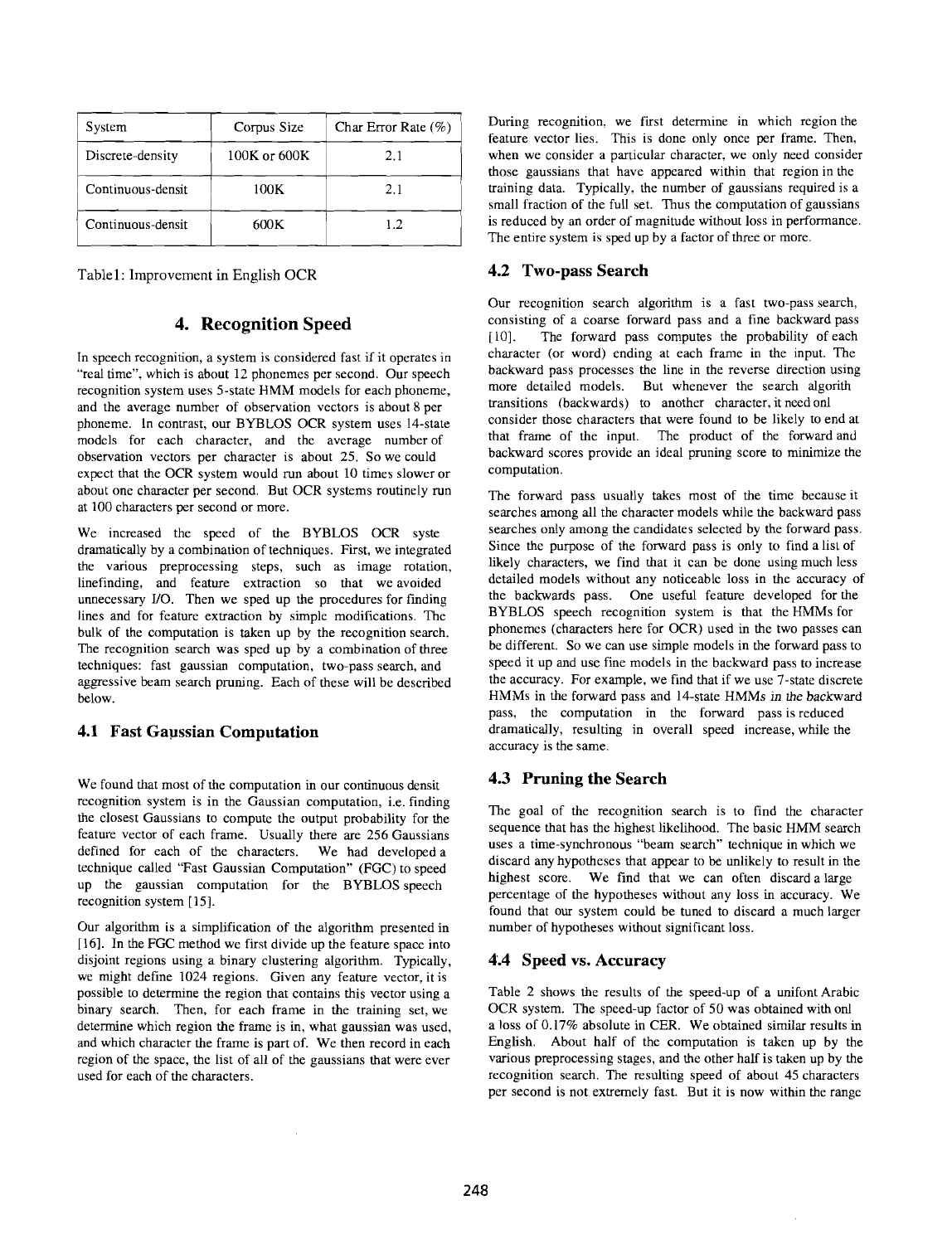of usability and it is clear that it could be sped up by another small factor if necessary.

| System   | Speed (char/sec) | Char Error Rate $(\% )$ |
|----------|------------------|-------------------------|
| Original | 0.7              | በ 77                    |
| Fast     | 45               | በ 94                    |

Table 2: Speed-up Results on an Arabic OCR syste

# **5. Chinese OCR**

To further demonstrate the language independence of our approach, we extended our system to Chinese, which differs fro languages like Arabic and English in that the script does not have a small number of characters from which all words are constructed. Therefore, a training corpus, is unlikely to contain samples of all the characters that are expected in test data. Also, Chinese characters in general have very complicated structure, and it is not obvious from the outset that the simple models described in Section 2 are appropriate to model these complex characters.

#### **5.1 Computer-Generated Chinese Corpus**

In order to test the basic model on Chinese characters, we first collected a computer-generated corpus by printing and scanning images of all the 3,755 unique characters in GB2312-80 Level I of simplified Chinese and of 115 Roman/punctuation characters in 4 fonts (Fangsong, Hei, Kaishu, and Song). The size of the character set was 3,870. We printed and scanned 14 samples of each of the 3,870 characters in each of the four fonts. The characters occur in random sequences. Figure 5 shows a sample from the computer-generated corpus.



 Figure 5: A sample of the computer-generated Chinese corpus

#### **5.2 Unifont and Multifont Experiments**

The first experiments were performed on the computer-generated corpus to test whether the HMM technology works for Chinese OCR at all. Each character was modeled by a 14-state HMM, just like for Arabic and English. No language model was used.

In the unifont experiments, where the system was trained and tested on a single font at a time, the character error rate (CER) ranged from 0.1% to 0.4% for the four fonts, with an average of 0.3%. In the multifont experiment, where the system was trained and tested on a pool of data from the four fonts, the average error rate was 0.5%. Both of these results demonstrated that the complexity of the characters did not present any problem for the models we were using and the system could distinguish a large number of characters.

In order to get a sense of how different the four fonts were fro each other, we ran a cross-font experiment in which the syste was trained on three of the fonts and tested on the fourth. The result was a CER of 10%, indicating that the fonts are quite different from each other. This experiment suggested that in order to obtain good performance on real data, which is bound to look different from the computer-generated data, we would have to collect training data from actual printed sources.

### **5.3 OCR on Real Data**

We did not have any corpus of real images with transcriptions for Chinese. So we needed to collect our own corpus. But we did not want to transcribe a large corpus, because this requires substantial effort  $-$  especially in Chinese where the training set might need to be larger and where the characters are harder to type. Therefore, we looked for sources where we could scan an image and could also find a text version. We found several newspapers, magazines, and books that we could buy that were also on line. We decided to use the Chinese newspaper People's Daily as our first source. We collected a real printed corpus of 60,000. The corpus has only 2,600 unique characters and is mainly a unifont corpus with some minority fonts. Figure 6 is a sample from this corpus. As can be seen, this data contains significant variability.



Figure 6: A sample from the printed Chinese corpus

However, the internet versions did not have linefeeds within a paragraph. So we developed a technique to determine the lineby-line transcription of the images from the paragraph transcriptions. The procedure starts by using an existing model of the characters (based on computer-generated images in this case) to recognize the characters in the images. Although the CER was quite high (about 10%), we found that we could align the recognized characters with the true characters in the online version automatically. We used the program that is normall used for aligning reference and hypothesis strings to compute error rates. Since we are only concerned with the location of the new line in the text version, we have no problem with substitution or insertion errors. The only uncertainty is when a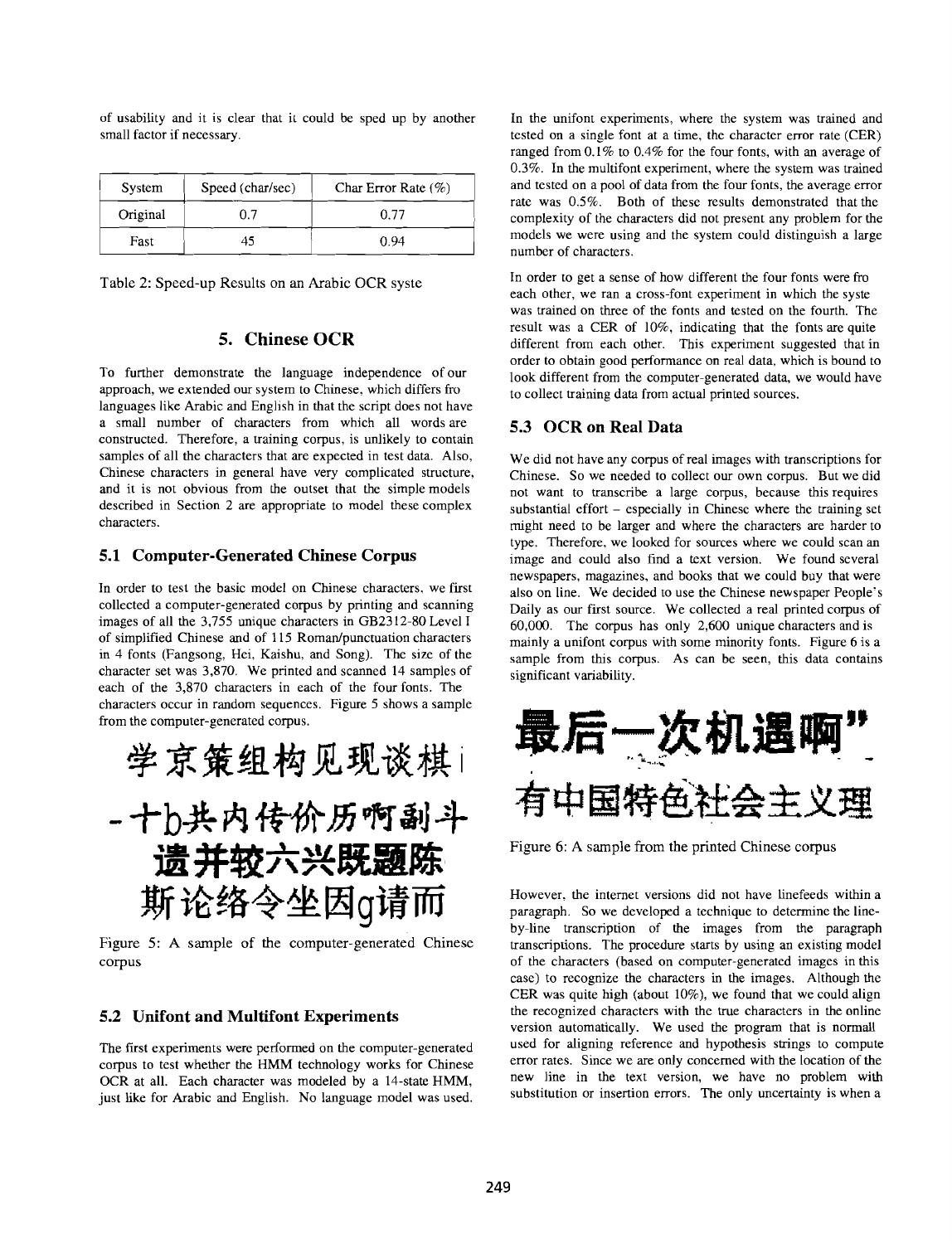character in the true text is deleted so we do not know which line of the image it is on. This only occurs on 5% of the lines, and we know that the problem has occurred so we can examine those lines or simply discard them from the training data. This procedure thus makes it even easier to create a training corpus for a new language, since we can determine the alignment of text to the lines of the image automatically.

For our experiments with real Chinese data, we used both the real and the computer-generated data for training but only real data (a disjoint set) for testing. From the real corpus we used just 16,000 characters for training, which covered only about 1600 unique characters. From the computer-generated data we used 3,870 unique characters, each having 14 training tokens in each of the four fonts. The test set contained 1225 unique characters, many of which did not appear in the real training data. Frequency weighted, 2% of the character samples in the test data had no training.

We found that the most effective way to combine the computergenerated training data and the real data was to simply train on both the data sets, with a larger weight on the real data. This way, any character with real data training is based mostly on the real data, while any character with no real training still has a model based on the computer-generated data. The CER results for several conditions are given in Tables 3 and 4.

| Training Set    | Language Model   | CER |
|-----------------|------------------|-----|
| Computer        | None             | 10% |
| Computer        | Character trigra | 7%  |
| Computer + Real | Character trigra | 12% |

Table 3: CER for Chinese on newspaper data.

| Number of samples of real training data | <b>CER</b> |
|-----------------------------------------|------------|
|                                         | 5%         |
| $1$ to 5                                | 3%         |
| > 5                                     | $1\%$      |
| All characters                          | $1.2\%$    |

Table 4: CER as a function of amount of real data for each character when trained on a mix of computer-generated and real data.

We can see that the use of a trigram language model on characters reduces the error rate from 10% to 7% when the character models are constructed entirely from computergenerated data. When we add the training from real data, we see that the CER drops to 1.2 %, because most of the character samples in the test have at least one sample of training. Table 4 gives a breakdown of the CER as a function of the amount of real training data for that character. We see that even characters with no training now have a CER of 5%. The improvement from 7% is due to the fact that the overall error rate is lower, and frequent! the recognition is helped by an adjacent character being correct. Once we have even a few training samples, the error rate decreases. And with more training it is lower still. It is interesting to note that, in general, the Chinese characters have very low error rates. The characters with the highest error rates were punctuation and English characters.

This result shows that it is possible to achieve a low error rate on Chinese character recognition of real images even though we did not have training data for all of the characters, and many of the characters had very little real training data,

#### **6. Conclusions**

In this paper, we presented several advances in the BBN BYBLOS OCR system, which can perform open-vocabular OCR on Arabic, Chinese, and English. The system is based on Hidden Markov Models and utilizes the same advanced technology that is used for speech recognition. Many of the changes were to incorporate the more advanced features of research speech recognition systems, including continuousdensity HMMs, unsupervised adaptation, and fast search algorithms. We reported the improvement in Arabic and English OCR on the newly updated continuous-density system to sho that the continuous-density system improves significantly with a larger training corpus. We sped up the system by a factor of 50 without a significant loss in CER. The system is fast enough for practical use for Arabic and English OCR. Also we have extended the system to recognize Chinese with high accuracy on real newspaper data.

#### **7. References**

- [1] J. Makhoul, R. Schwartz, C. LaPre, C. Raphael, and I. Bazzi, "Language-Independent and Segmentation-Free Techniques for Optical Character Recognition," Document Analysis Systems Workshop, Malvern, PA, pp. 99-114, October, 1996.
- [2] R. Schwartz, C. LaPre, J. Makhoul, C. Raphael, and Y Zhao, "Language-Independent OCR Using a Continuous Speech Recognition System," Proc. Int. Conf. on Pattern Recognition, Vienna, Austria, pp. 99-103, August 1996.
- [3] J. Makhoul, R. Schwartz, C. LaPre, I. Bazzi, Z. Lu, P. Natarajan, "A Language-Independent Methodology for OCR," Proc. Symp. Document Image Understanding Technology (SDIUT97), Annapolis, MD, 1997.
- [4] I. Bazzi, C. LaPre, R. Schwartz, and J, Makhoul, "Omnifont and unlimited vocabulary OCR system for English and Arabic," Proc. International Conference on Document Analysis and Recognition, Ulm, Germany, Vol. 2, 842-846, 1997.
- [5] L. Nguyen, T. Anastasakos, F. Kubala, et al., "The 1994 BBNIBYBLOS Speech Recognition System", Proc. of ARPA Spoken Language Systems Technology Workshop, Austin, TX, Jan. 1995, pp. 77-81.